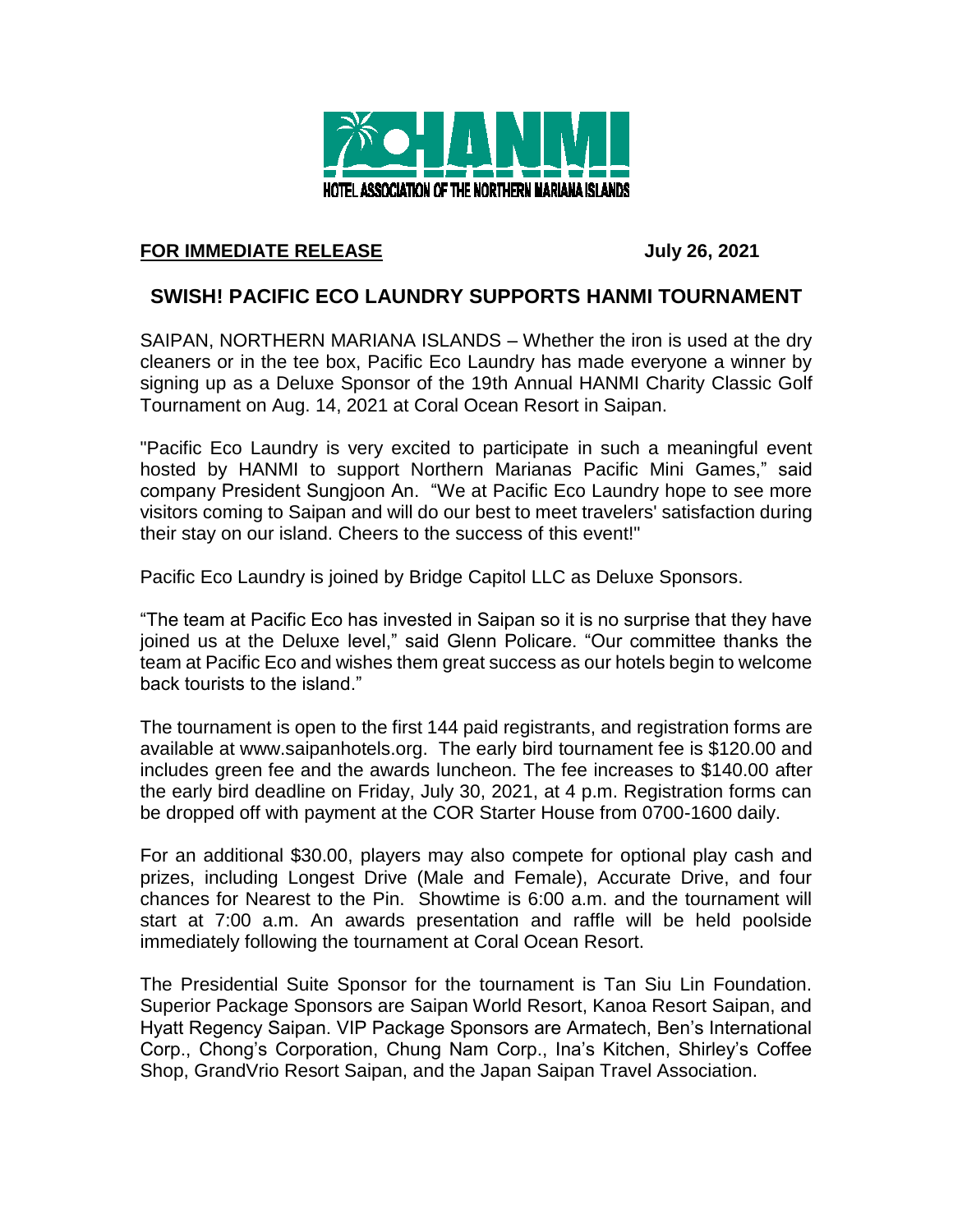Hole-in-One prizes are a 2021 Toyota Camry LE from Atkins Kroll Saipan, a 2021 Hyundai Elantra SEL from Triple J Motors, a 2021 Nissan Kicks from Joeten Motors Company and \$10,000 cash.

The tournament is also supported by numerous other sponsors.

For more information, contact Tournament Chairman Glenn Policare at glenn\_policare@kanoaresort.com or visit [www.facebook.com/HANMI670.](http://www.facebook.com/HANMI670)